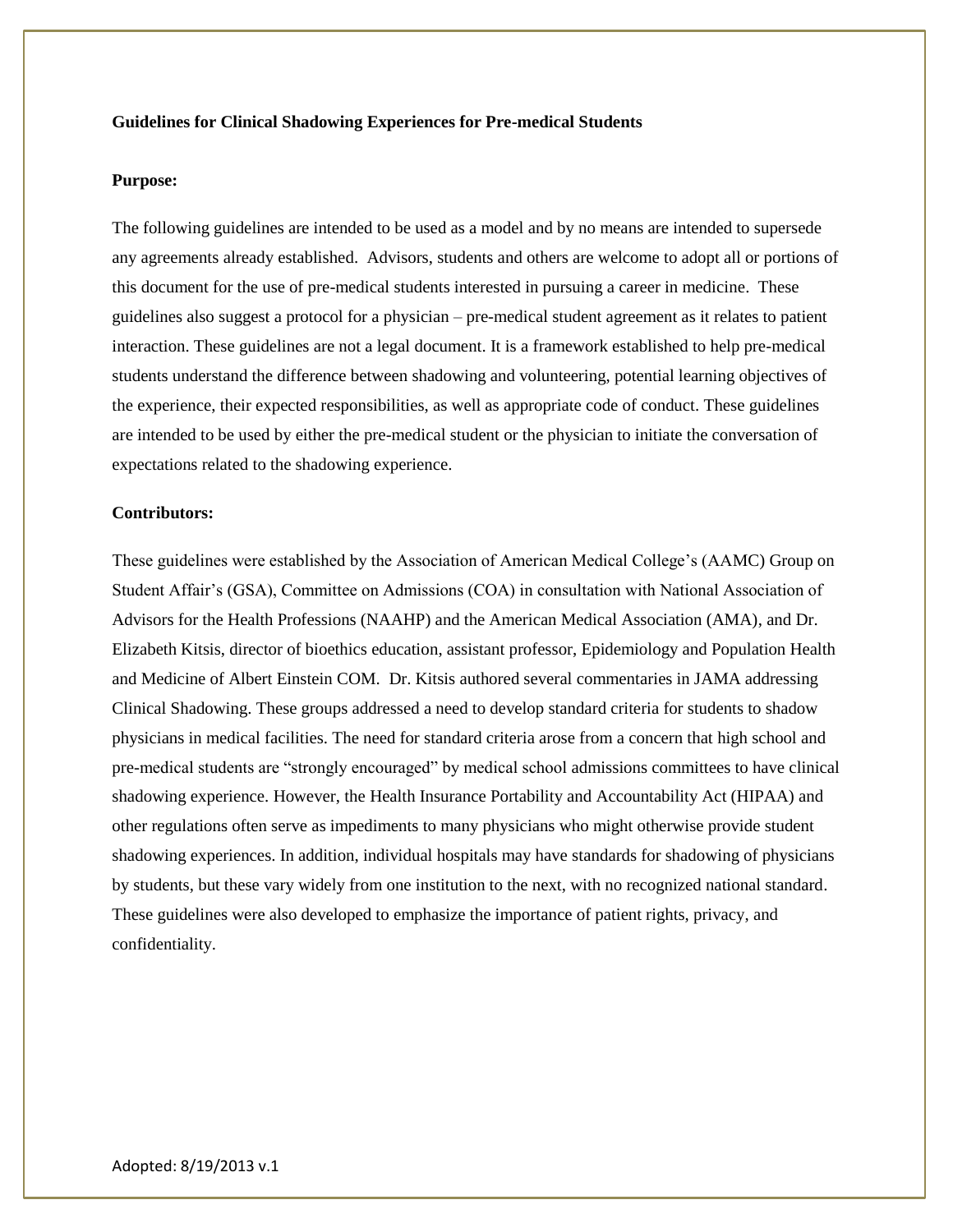# **TABLE OF CONTENTS**

| Code of Conduct for Pre-medical Students Participating in Shadowing  Appendix A |  |
|---------------------------------------------------------------------------------|--|
|                                                                                 |  |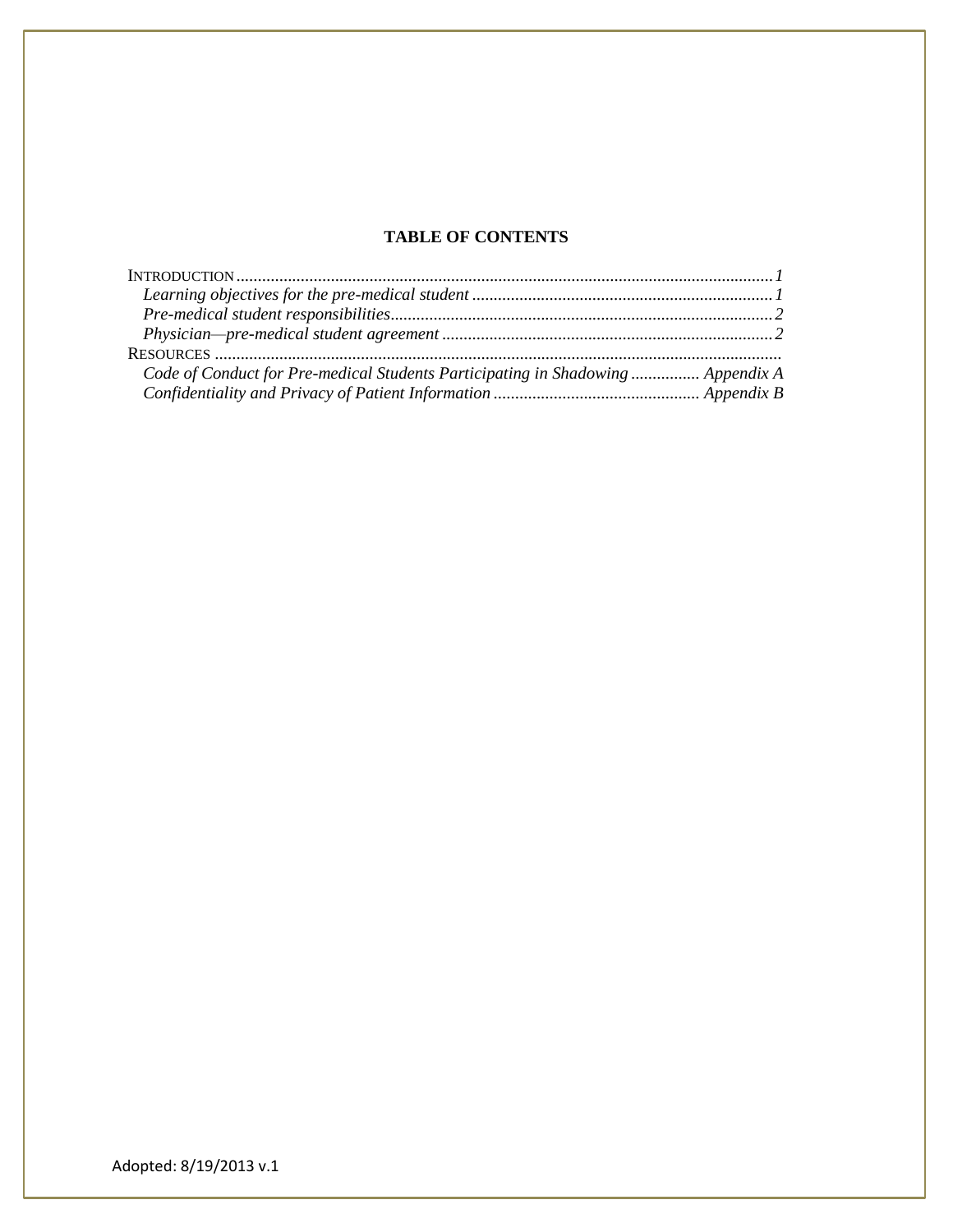#### **Introduction: Guidelines for Clinical Shadowing Experiences for Pre-medical Students**

Learning what it means to be a physician is essential for college students considering a career in medicine. Participation in a variety of activities that provide exposure to diverse health care settings can help achieve this goal. These activities allow students to gauge and affirm their interest in medicine as a career. Shadowing is different from volunteering; volunteering enables a pre-medical student the unpaid opportunity to help in a healthcare setting. Depending on the clinical environment, volunteering might include filing paperwork, answering phones, reading a book or playing a game with a child. Shadowing experiences, however, are observational in nature. The pre-medical student observes as the healthcare professional provides care to patients. This may occur in varied clinical settings including hospitals, outpatient clinics, long term care facilities and/or private practice. Observation always occurs under the appropriate supervision of a licensed physician or other licensed health care professional.

A shadowing experience not only provides an introduction to the profession of medicine and the day-today responsibilities of the health care provider, but it also offers the physician and/or other health care provider the opportunity to model professionalism as well as ethical and culturally sensitive treatment of patients. Critical to the experience is the awareness and education of both the pre-medical student and the patient regarding the importance of the patient's rights, privacy and confidentiality. Since the primary purpose of shadowing is observation, the experience should focus on watching the physician as s/he performs his or her duties. The pre-medical student should never engage in any activity that is considered the practice of medicine. These activities include, but are not limited to: diagnosing diseases, administering medications, performing surgical procedures, suturing, providing medical advice or other tasks generally reserved for the trained health professional.

The following learning objectives serve as guidelines for the pre-medical shadowing experience:

#### **Learning objectives for the pre-medical student:**

- Determine the fit of the profession including aptitude, dedication, and attributes needed to pursue and practice medicine
- Enhance knowledge of how the patient perspective impacts quality care
- Better understand the roles of the health care team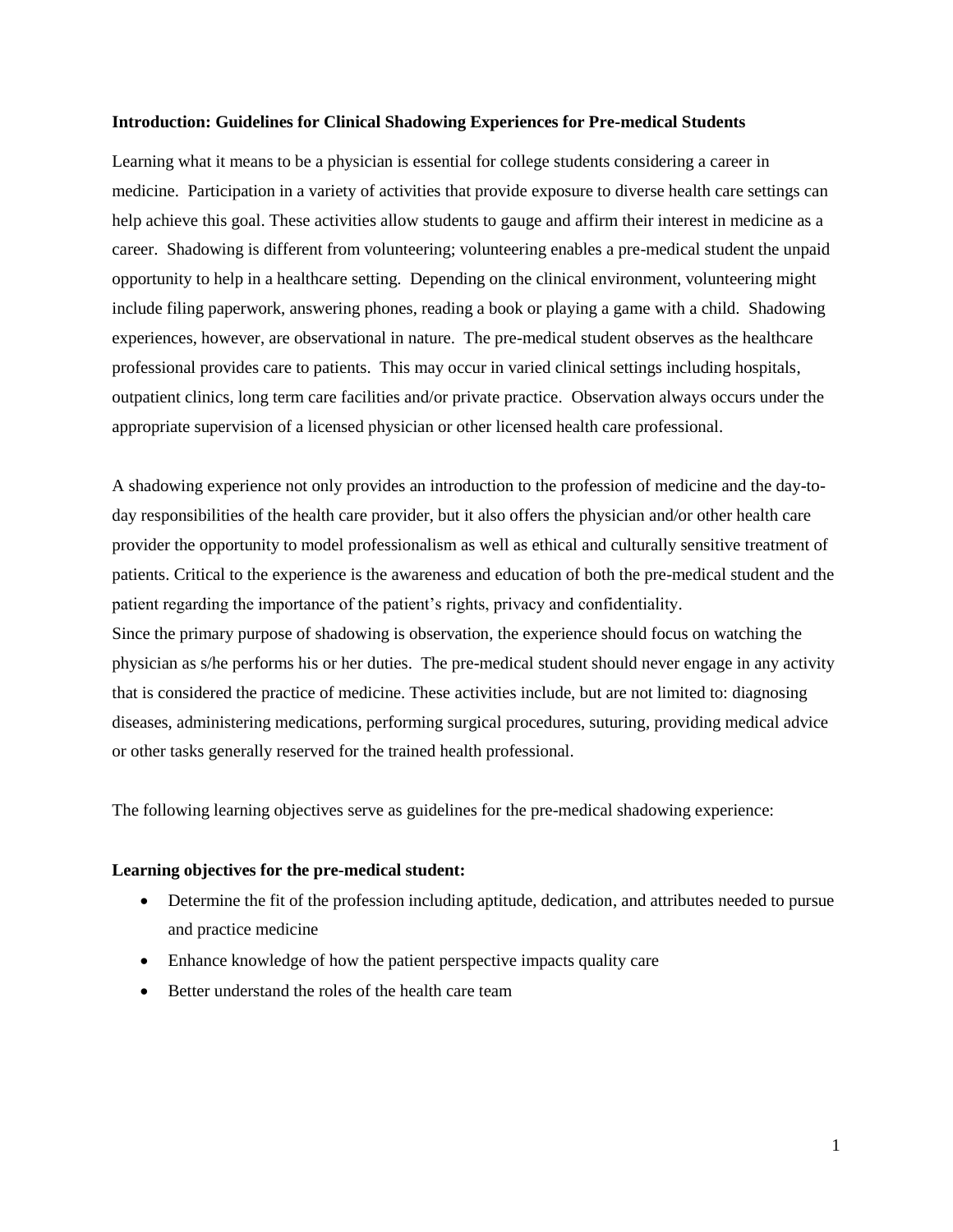## **Pre-medical student responsibilities:**

- Provide proof of required immunizations or immunity (i.e., MMR, Varicella (or had chicken pox), Td, TB) prior to shadowing.
- Complete HIPAA compliance training or review the training provided by the healthcare provider prior to shadowing experience.
- Sign an agreement to adhere to a Code of Conduct (Appendix A).
- Pre-medical student should sign an agreement of confidentiality (Appendix B).

## **Physician – pre-medical student agreement:**

- Establish how pre-medical student will be introduced to patients (e.g., "this student aspires to enter medical school).
- Establish a protocol as to how and when a patient is asked if the pre-medical student can observe the patient-physician interaction (e.g., informed verbal consent - patient is asked by medical staff during check in; patient's response noted in medical record)
- Establish boundaries and expectations as to when a pre-medical student's questions are to be asked and answered (e.g., between patients visits or at the end of a shadowing shift).

## **Resources:**

<http://www.hpplc.indiana.edu/ohp/clinicalobservation.shtml>

<https://www.aamc.org/download/181690/data/guidelinesforstudentsprovidingpatientcare.pdf>

[http://www.ama-assn.org/ama/pub/physician-resources/solutions-managing-your-practice/coding-billing](http://www.ama-assn.org/ama/pub/physician-resources/solutions-managing-your-practice/coding-billing-insurance/hipaahealth-insurance-portability-accountability-act.page)[insurance/hipaahealth-insurance-portability-accountability-act.page?](http://www.ama-assn.org/ama/pub/physician-resources/solutions-managing-your-practice/coding-billing-insurance/hipaahealth-insurance-portability-accountability-act.page)

[http://www.ama-assn.org/ama/pub/physician-resources/legal-topics/patient-physician-relationship](http://www.ama-assn.org/ama/pub/physician-resources/legal-topics/patient-physician-relationship-topics/patient-confidentiality.page)[topics/patient-confidentiality.page?](http://www.ama-assn.org/ama/pub/physician-resources/legal-topics/patient-physician-relationship-topics/patient-confidentiality.page)

<http://fmignet.aafp.org/online/fmig/index/resources/hipaaresources.html>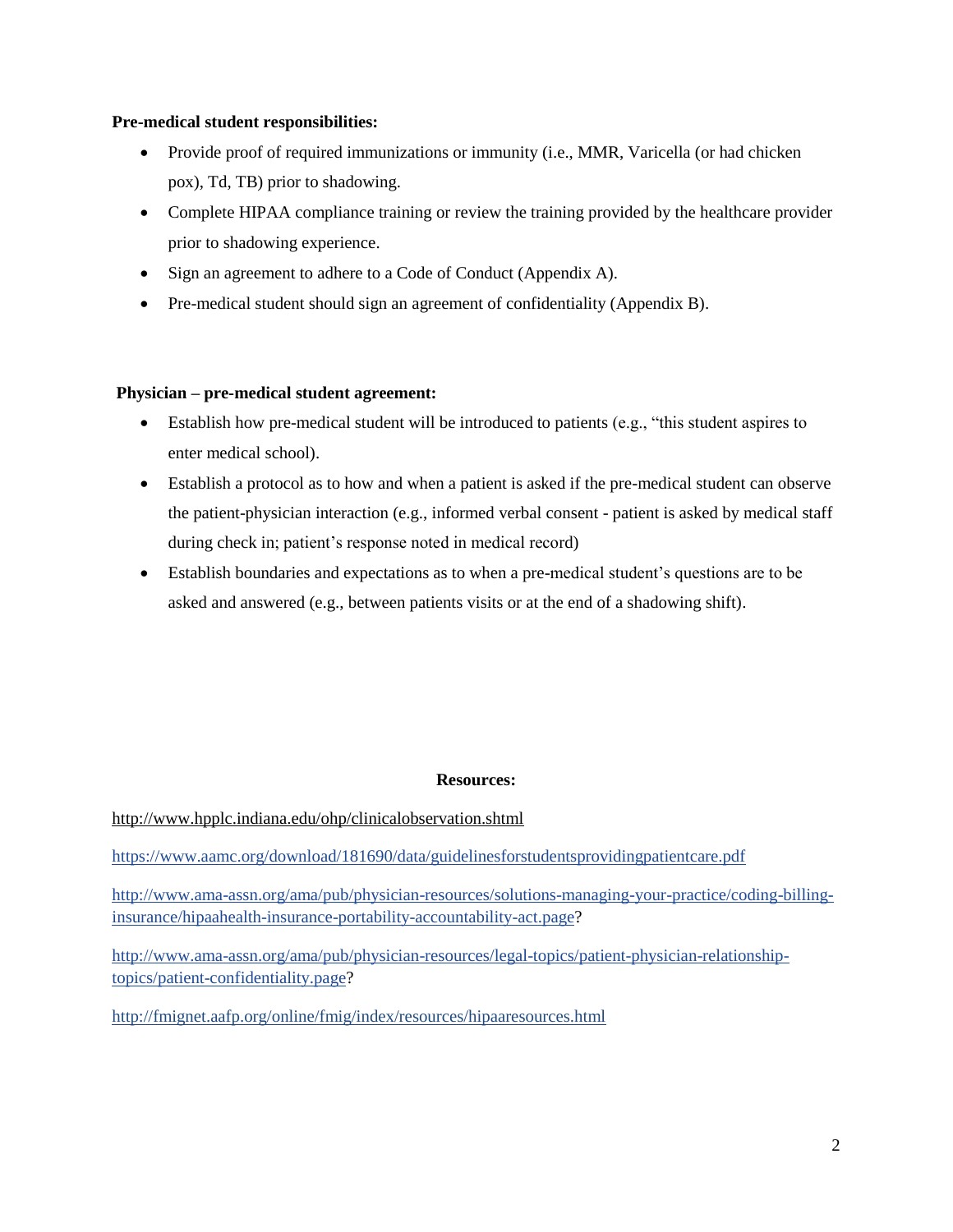#### Appendix A

## **Code of Conduct for Premedical Students Participating in Shadowing**

**When shadowing a physician, I will:**

- **1. Arrive promptly.**
- **2. Accurately represent my position and role.**
- **3. Appreciate the limits of my role as an observer by not engaging in activities like, but not limited to, diagnosing diseases, administering medications, performing surgical procedures, suturing, providing medical advice or other tasks generally reserved for the trained health professional.**
- **4. Respects patients' rights to refuse to have students present.**
- **5. Treat all patients and staff with respect and dignity, regardless of age, gender, race, ethnicity, national origin, religion, disability, or sexual orientation.**
- **6. Maintain strict confidentiality and privacy about patient information. (described in detail in Appendix B)**
- **7. Maintain honesty and integrity by being forthright in my interactions with patients, peers, physician supervisors and staff.**
- **8. Ensure patient safety by remaining at home if I am ill; and will notify physician of my planned absence.**
- **9. Report concerns about patient safety to the physician who is being shadowed.**
- **10. Behave in an appropriate, professional, courteous manner at all times.**
- **11. Not initiate or accept patients' invitations to engage in social or social media relationships.**
- **12. Dress and act professionally.**
- **13. Not abuse drugs or alcohol.**
- **14. Be aware of and follow the guidelines of my sponsoring institution and of the setting in which I am an observer.**

## **I agree to follow the Code of Conduct described above:**

| Prin<br>name | ----- | $-$ |
|--------------|-------|-----|
|--------------|-------|-----|